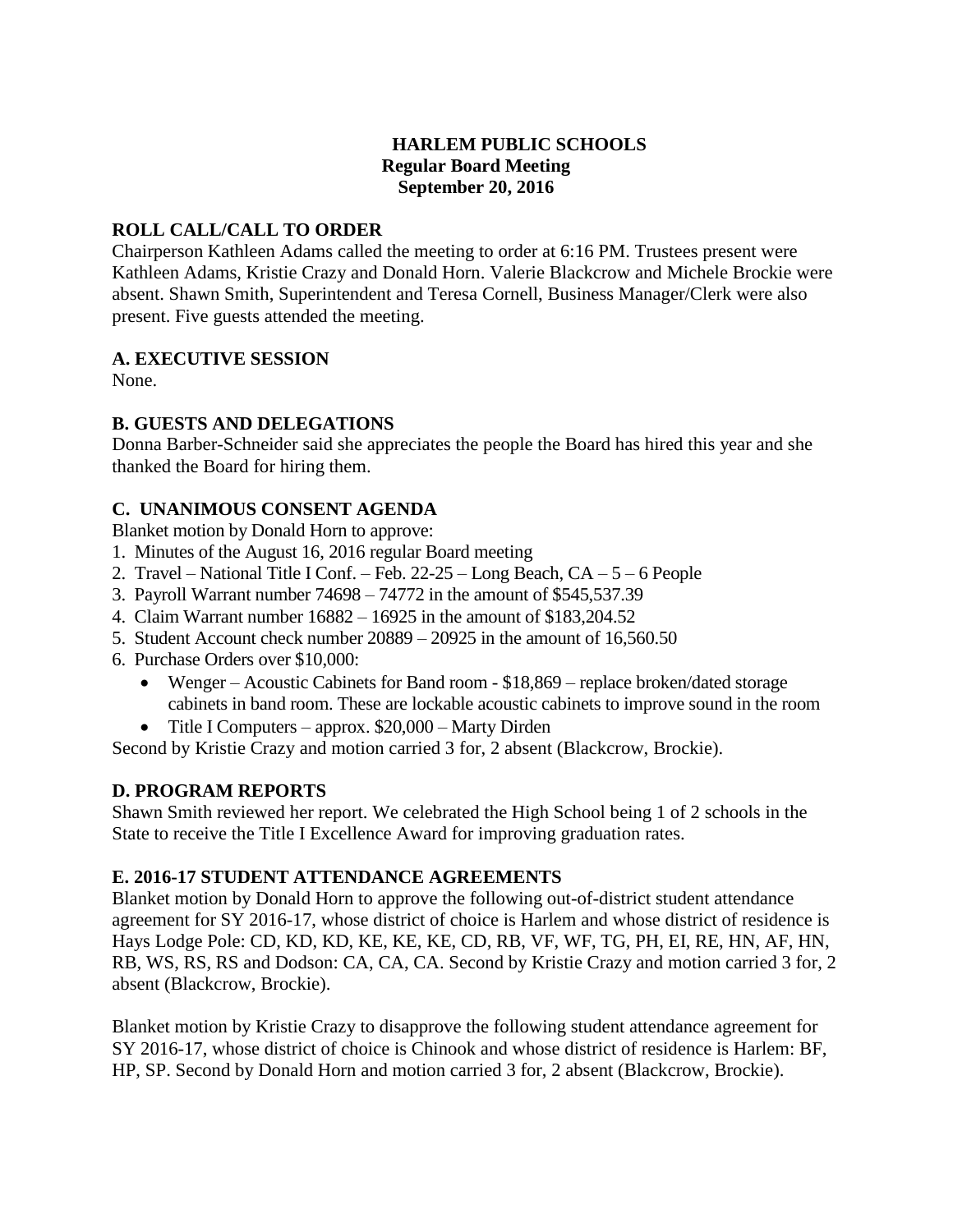#### **F. RECOMMITMENT TO BEAR PAW COOPERATIVE**

Motion by Donald Horn to agree to continue membership in the Bear Paw Cooperative for 2016- 17. Second by Kristie Crazy and motion carried 3 for, 2 absent (Blackcrow, Brockie).

#### **G. INDIVIDUAL TRANSPORTATION CONTRACTS**

Motion by Donald Horn to amend the 2016-17 Individual Transportation Contract with Jolene Liddle to be room and board only for Harlem High School. This is a shared contract with Cleveland Elem. Second by Kristie Crazy and motion carried 3 for, 2 absent (Blackcrow, Brockie).

#### **H. MUTUAL AID AGREEMENT**

Motion by Donald Horn to approve the Mutual Aid Agreement for SY 2016-17 between Harlem High School District #12 and Blaine County / Tribal Health Departments. Second by Kristie Crazy and motion carried 3 for, 2 absent (Blackcrow, Brockie).

#### **I. HIRE CERTIFIED STAFF**

Motion by Donald Horn to hire Carol Ann Carse as an Elementary teacher for SY 2016-17, per the CBA. Second by Kristie Crazy and motion carried 3 for, 2 absent (Blackcrow, Brockie).

#### **J. RATIFY 2016-17 CERTIFIED AGREEMENT**

Motion by Donald Horn to ratify the 2016-17 Certified Agreement. Second by Kristie Crazy and motion carried 3 for, 2 absent (Blackcrow, Brockie).

#### **K. HIRE 2016-17 COACHES/EXTRA CURRICULAR POSITIONS/COACHING POOL**

Blanket motion by Donald Horn to add Heidi Harris and Bonnie Nesslar to the Coaching Pool. Second by Kristie Crazy and motion carried 3 for, 2 absent (Blackcrow, Brockie).

Blanket motion by Donald Horn to hire Heidi Harris and Bonnie Nesslar as JH Girls Volleyball Coach retroactive to when they started the season. Second by Kristie Crazy and motion carried 3 for, 2 absent (Blackcrow, Brockie).

Blanket motion by Donald Horn to hire Head Class Advisors for SY 2016-17, as per the CBA:

| $7th$ grade – Kate Webb                                                          | $10^{th}$ grade – Jack Young          |
|----------------------------------------------------------------------------------|---------------------------------------|
| $8th$ grade – Tim Carse                                                          | $11th$ grade – Donna Barber-Schneider |
| $9th$ grade – Bonnie Nessler/Crystal Doney                                       | $12th$ grade – Heidi Harris           |
| Second by Kristie Crazy and motion carried 3 for, 2 absent (Blackcrow, Brockie). |                                       |

Blanket motion by Kristie Crazy to hire Club Advisors for SY 2016-17, as per the CBA: FFA – Rod Donahue National Honor Society – Harry Green/Crystal Doney FCCLA – Sharon Reed Pep Band – Dan Owens TSA – Craig Todd Chorus – Dan Owens Yearbook – Hope Speakthunder

Second by Donald Horn and motion carried 3 for, 2 absent (Blackcrow, Brockie).